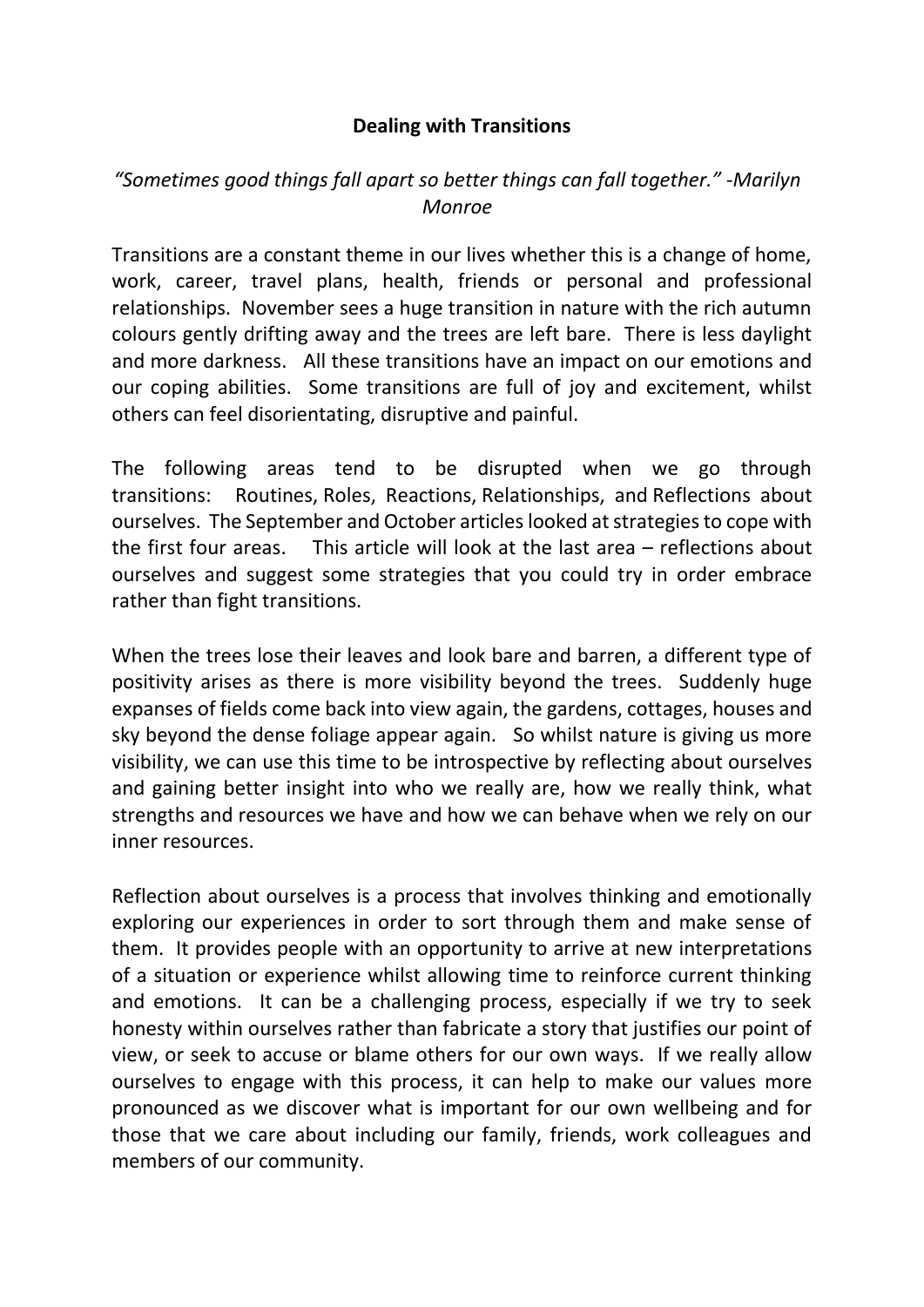Reflecting on our own behaviours can lead to changes in the way we think and behave and this can lead to new habits, new gestures and new and constructive ways of dealing with transitions. Try some of the suggestions below and see what changes your notice within yourself and ask people you respect and admire, what changes they see in you.

- Reflect on past experiences that you have had where your surroundings, routines or daily patterns were disrupted. Can you recall how you got through that time and how your emotional equilibrium returned once you settled into your new situation?
	- o What strengths did you use at that time?
	- o What did you learn about yourself as a result of dealing with that transition?
	- o Remind yourself that you have dealt with many transitions before and that you have the resources to deal with this one.
	- If you decided to make a change, remind yourself why you made the decision. With any change, even if self-imposed, there can be mixed feelings and it is normal to doubt ourselves. If you experience this, ask yourself the reasons why you needed a change and make a list so that you can keep your reasons at the forefront of your mind.
	- $\bullet$  If you look at your list and can be honest with yourself, is there anything on the list which blames someone else or some other situation when you could have acted differently? If so, is there something you can change to improve the situation for you and / or others?
	- If the change is imposed on you, sit down with someone you really value and appreciate in your life and make a list of all your strengths and how you are going to use these to deal with the transition. This can help to improve your confidence in dealing with the changes.
	- Also, make a list of all the possible opportunities that may arise as a result of this change.
	- Make sure you stay connected to trusted friends and family, however hard this might feel. Sharing your fears, concerns, and doubts with people you feel